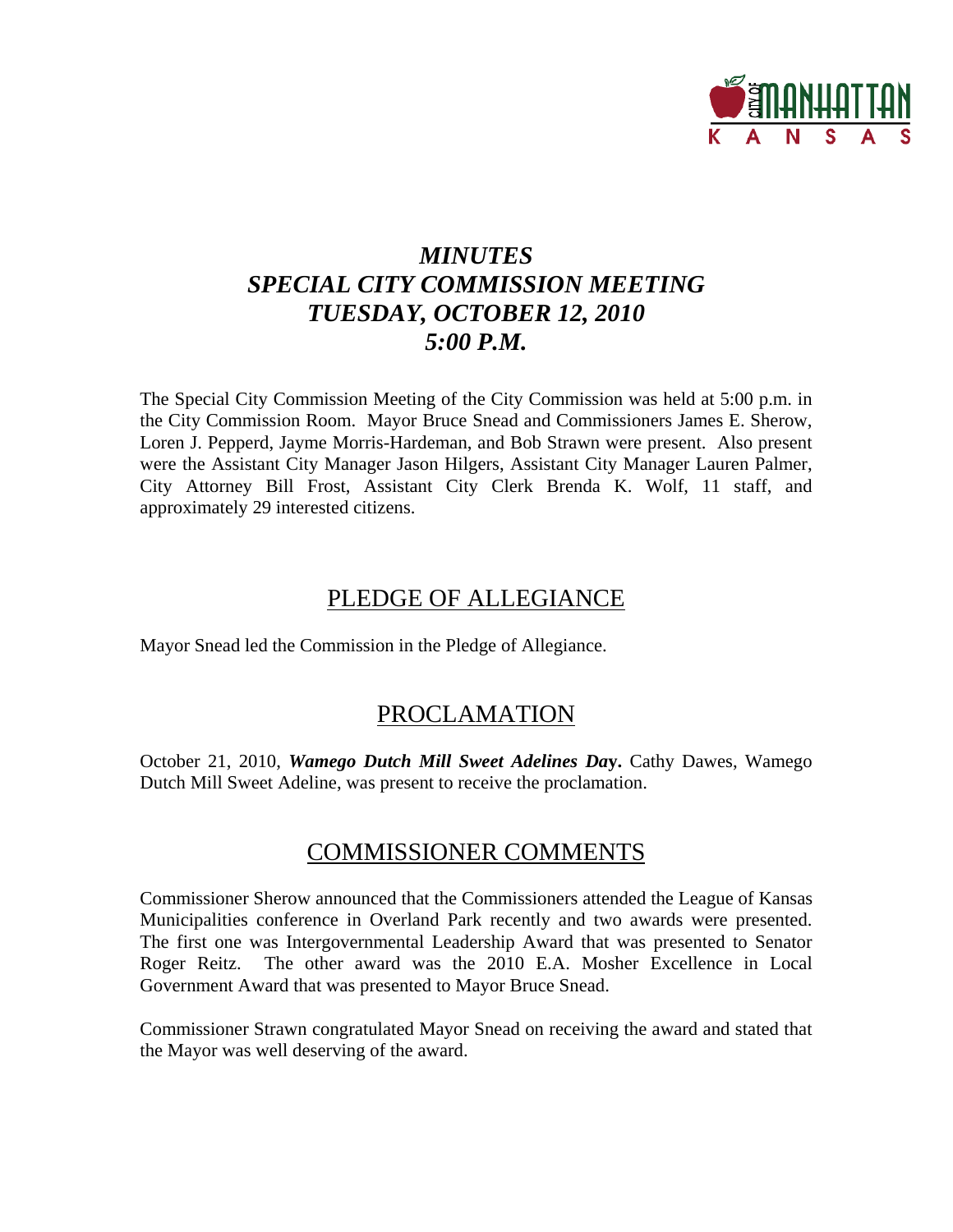## SPECIAL MEETING CONSENT AGENDA

(\* denotes those items discussed)

### **CLAIMS REGISTER NO. 2652**

The Commission approved Claims Register No. 2652 authorizing and approving the payment of claims from September 29, 2010, to October 5, 2010, in the amount of \$537,310.97.

### **LICENSE – CEREAL MALT BEVERAGE ON-PREMISE**

The Commission approved an annual Cereal Malt Beverage On-Premises License for Porter's Bar & Grill, 706 North Manhattan Avenue.

### **ORDINANCE NO. 6851 – AMEND FINAL DEVELOPMENT PLAN – LOT 1, RAMADA INN COMMERCIAL PLANNED UNIT DEVELOPMENT**

The Commission approved Ordinance No. 6851 amending the Final Development Plan for Lot 1, Ramada Inn Commercial Planned Unit Development, generally located at 1641 Anderson Avenue, and Ordinance No. 6248, for the proposed telecommunications facilities, based on the findings in the Staff Report *(See Attachment No. 1)*, with the four conditions of approval, as recommended by the Manhattan Urban Area Planning Board.

### **\* ORDINANCE NO. 6852 – ESTABLISH – FLINT HILLS DISCOVERY CENTER ADVISORY BOARD**

Bob Workman, Director, Flint Hills Discovery Center, answered questions from the Commission.

Bill Frost, City Attorney, clarified that the Board is only advisory in nature.

A consensus of the Commission agreed that for any action, a majority of the quorum must be by appointments from within the City.

The Commission approved Ordinance No. 6852 establishing the Flint Hills Discovery Center Advisory Board.

**\* BYLAWS – FLINT HILLS DISCOVERY CENTER ADVISORY BOARD** The Commission approved the bylaws for the Flint Hills Discovery Center Advisory Board.

### **\* ORDINANCE NO. 6853 – ADOPT – 2010 STANDARD TRAFFIC ORDINANCE**

The Commission approved Ordinance No. 6853 incorporating by reference the Standard Traffic Ordinance for Kansas Cities, Edition of 2010.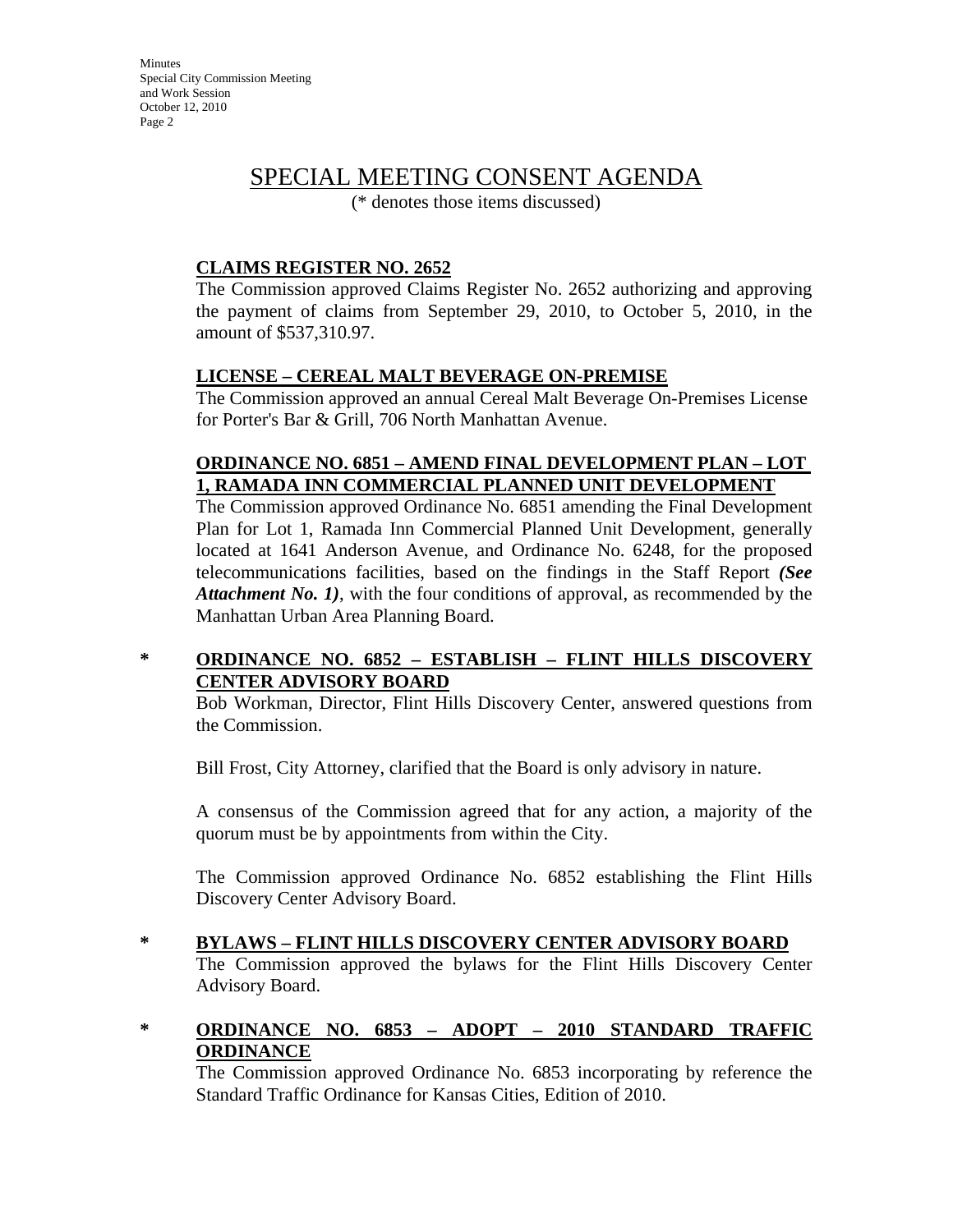# SPECIAL MEETING CONSENT AGENDA *(CONTINUED)*

### **ORDINANCE NO. 6854 - NO PARKING ANYTIME – VISTA LANE (SUNNYSLOPE LANE TO CLAFLIN ROAD)**

The Commission approved Ordinance No. 6854 establishing a "No Parking Anytime" zone along the east and south side of Vista Lane.

#### **ORDINANCE NO. 6855 – INSTALL STOP SIGNS – ENOCH LANE AND KRETSCHMER DRIVE**

The Commission approved Ordinance No. 6855 installing stop signs on Enoch Lane at US 24 Frontage and on Kretschmer Drive at Levee Drive.

### **RESOLUTION NO. 101210-A – SET BOND SALE DATE – SERIES GOB 2010-B**

The Commission approved Resolution No. 101210-A setting November 16, 2010, as the date to sell \$11,270,000.00 in general obligation bonds (Series 2010-B).

### **FIRST READING – ISSUE –GENERAL OBLIGATION BONDS ( SERIES 2010-B)**

The Commission approved first reading of an ordinance issuing \$11,270,000.00 in general obligation bonds (Series 2010-B).

### **AWARD CONTRACT – BARTON PLACE, UNIT 2 – STREET IMPROVEMENTS (ST0620)**

The Commission accepted the Engineer's Estimate in the amount of \$366,000.00 and awarded a construction contract in the amount of \$332,902.66 to Pavers, Inc., of Salina, Kansas, for Barton Place, Unit 2, Street Improvements (ST0620)

After discussion, Commissioner Sherow moved to approve the consent agenda, with the change made to ORDINANCE NO. 6852 – ESTABLISH – FLINT HILLS DISCOVERY CENTER ADVISORY BOARD. Commissioner Pepperd seconded the motion. On a roll call vote, motion carried 5-0.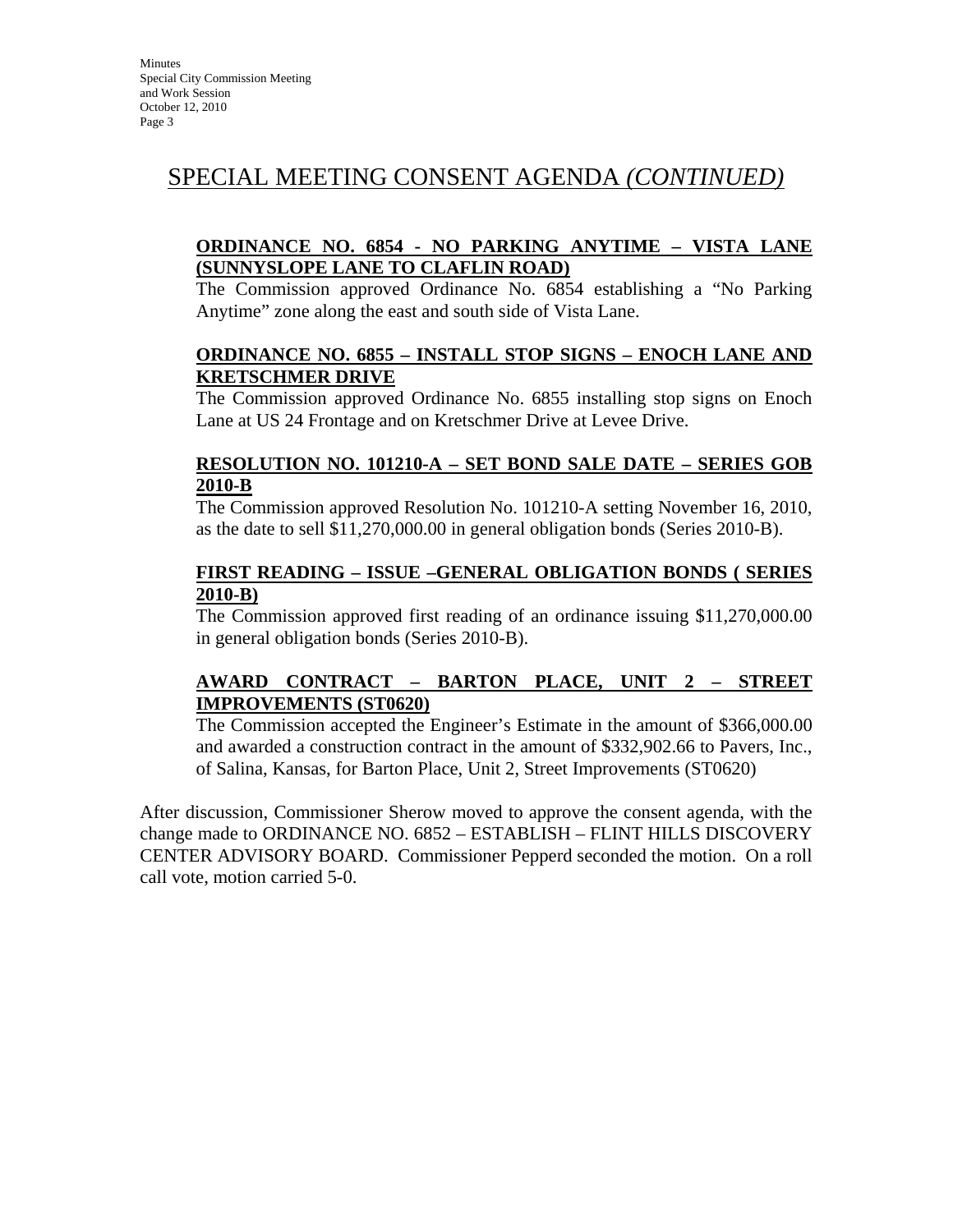### WORK SESSION

The City Commission held a Work Session on possible scenarios for development of Lot 9 in the South Redevelopment District. Dr. Gary Coates' Class of Architecture at Kansas State University made three presentations on possible scenarios to develop Lot 9. Commissioners asked questions of each presentation.

 Jason Hilgers, Assistant City Manager/Redevelopment Coordinator, provided an update to the Commissioners on the Request for Interest that had been sent out. He also provided the Commission possible timelines on the Request for Proposals process for development Lot 9.

Brian Elsey, local developer, was interested in partnering with the class though he is primarily interested in residential building.

Colin Noble, Noble Hospitality, spoke about having a convention complex consisting of the Hilton Garden Inn, Fairfield Inn, and a Holiday Inn.

A future Work Session will be scheduled to discuss the process to be used for developing Lot 9.

At 6:47 p.m., the Commission took a brief recess.

The second Work Session item was a discussion on water rates. Nick Dragisich, Executive Vice President, Springsted Incorporated, discussed the results of a study he did on the actual fiscal-year 2009 expenditures for providing water. He recommended to the Commission to determine the level of revenue needed before any adjustments in rates are made.

Nick Dragisich, Executive Vice President, Springsted Incorporated, and Bernie Hayen, Director of Finance, answered questions from the Commission.

David Gourlay, 101 Notre Dame Circle, and Jim Colbert, Colbert Hills, spoke during Public Comments.

Direction from the City Commission was to divide the cost of the free water between residential and commercial users versus just residential users as it has been done over the years. The goal of the Commission is to resolve the issue of water rates/structure by the end of the year. To do so, the Commission will need the results of the study that Nick Dragisich will do over two additional years (2007 and 2008) so that there is sufficient information over the last three years to ensure that users are paying for the water they are using versus supplementing other users before the Commission decides what changes to make to the water rates/structure.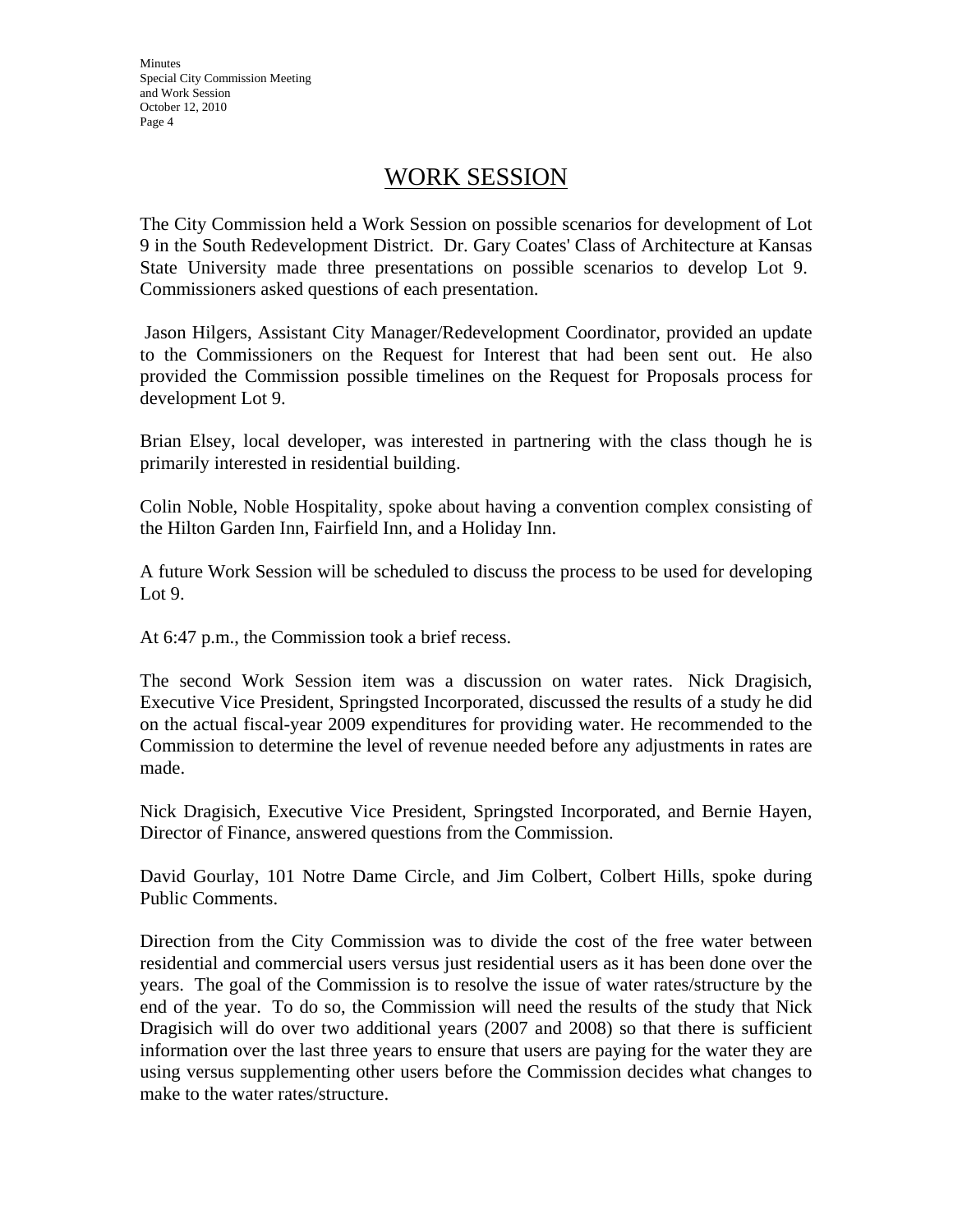# ADJOURNMENT

At 8:06 p.m. the Commission adjourned.

Brenda K. Wolf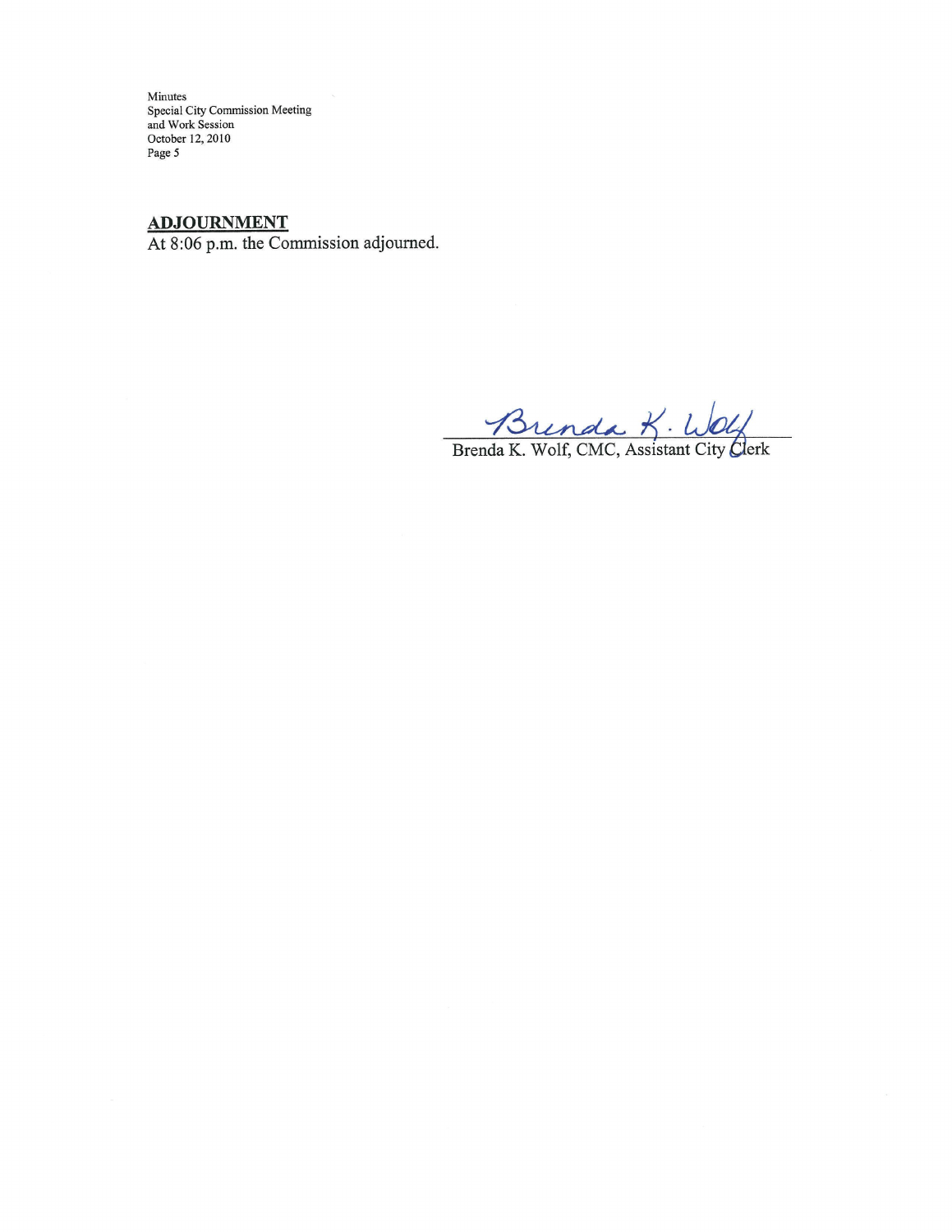*Attachment No. 1* 

### **STAFF REPORT**

### **ON AN APPLICATION TO AMEND THE APPROVED PLANNED UNIT DEVELOPMENT (PUD)**

## **BACKGROUND**

**APPLICANT:** Sprint Nextel and Verizon Wireless – Selective Site Consultants, Inc. J. Trevor Wood.

**ADDRESS:** 8500 West 110<sup>th</sup> Street, Suite 300, Overland Park KS 66062.

**OWNERS:** Manhattan Hospitality Inc., d/b/a Holiday Inn at the Campus; Kansas State University Foundation c/o IRST Community Bank.

**ADDRESSES:** 1641 Anderson Avenue, Manhattan KS 66502; PO Box 307 Warrensburg MO 64093.

**LOCATION:** Generally the southeast corner of Anderson Avenue and N.  $17<sup>th</sup>$  Street; 1641 Anderson Avenue; Lot 1, Ramada Inn, Unit Two, Commercial Planned Unit Development, Manhattan, Kansas.

**AREA:** 3.16 acres.

**DATE OF PUBLIC NOTICE PUBLICATION:** Monday, August 30, 2010.

**DATE OF PUBLIC HEARING: PLANNING BOARD:** Monday, September 20, 2010.

**CITY COMMISSION:** Tuesday, October 5, 2010.

### **DESCRIPTION OF PROPOSED AMENDMENT:**

#### **Approved Telecom Facilities**

Amend Ordinance No. 6248, approved December 4, 2001 and the approved Final Development Plan (drawings attached). Conditions of approval include: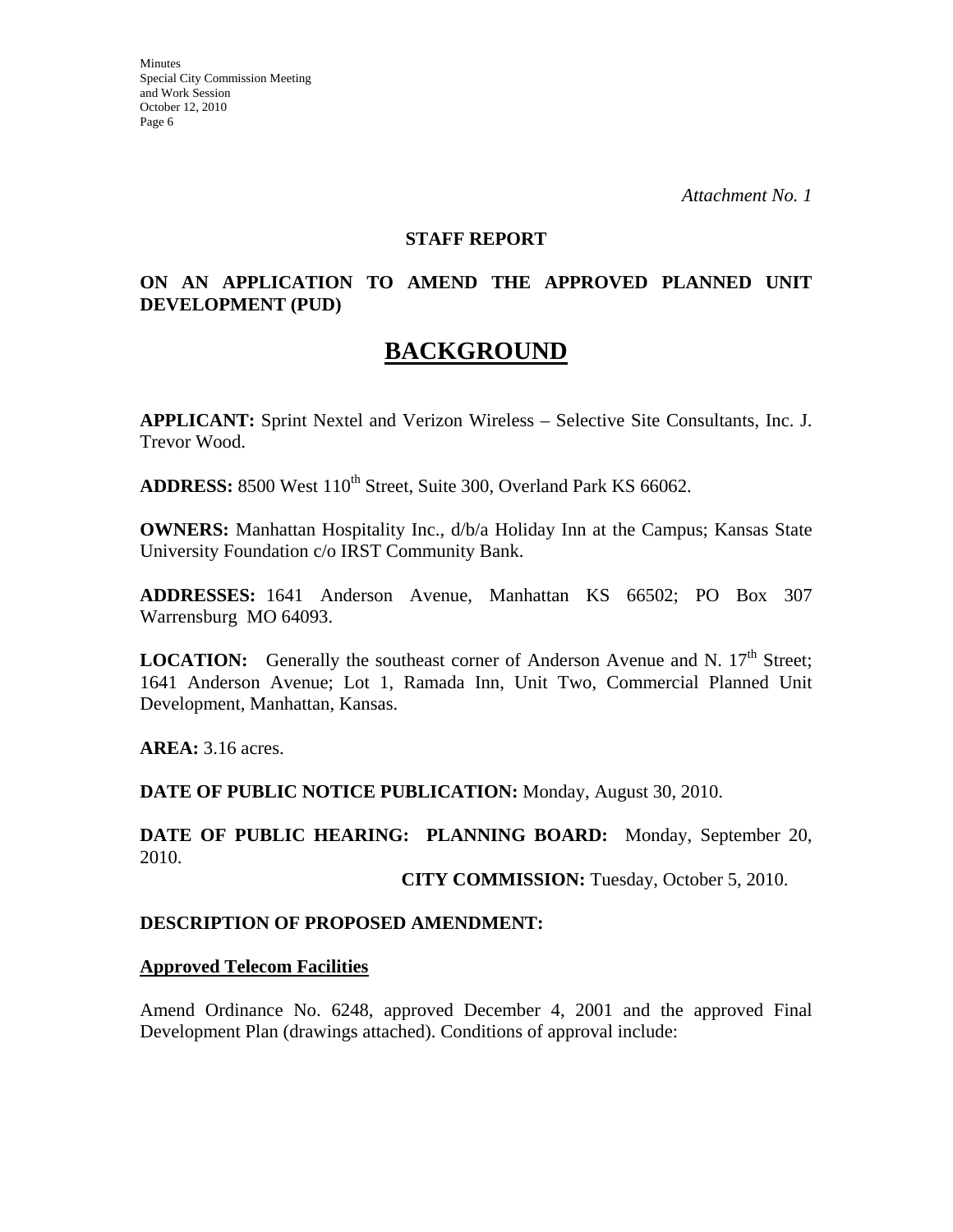- **1. Permitted telecommunication facilities shall include antennas and associated equipment, but excludes guyed, lattice, monopole, or other towers.**
- **2. The telecommunication facilities shall be constructed and placed as proposed in the application documents.**
- **3. The telecommunication facilities shall be painted to match the predominant color of the existing building at the location each component is placed.**
- **4. Future telecommunication providers shall submit telecommunication facility plans and documents as a Final Development Plan application to the Manhattan Urban Area Planning Board for review and approval, to insure that any future proposed telecommunication facility is designed to be compatible with the building and site.**

### **Proposed amendments**

The proposed amendments include relocation of telecommunications facilities and their placement (condition 2 above), as well as increases in antenna heights and location (Article XII, Telecom Structures, Section 12-116, Manhattan Zoning Regulations).

Telecommunications Facilities are defined in Article XII:

*Any cables, wires, lines, wave guides, antennas and any other equipment or facilities, including buildings, shelters or cabinets that house telecommunications providers' equipment, associated with the transmission or reception of communications which a person seeks to locate or has installed upon or near a commercial tower or antenna support structure.* 

In the case of the PUD, the antenna support structure is the hotel building.

Proposed amendments include:

• Relocating unscreened 6 foot tall equipment from the hotel's roof, which is at a height of 56 feet 10 inches, to a lower roof on the south side of the hotel, which is approximately 14 feet 5 inches in height measured from the ground. The proposed 10 foot five 5 screen walls on the lower roof will enclose equipment space for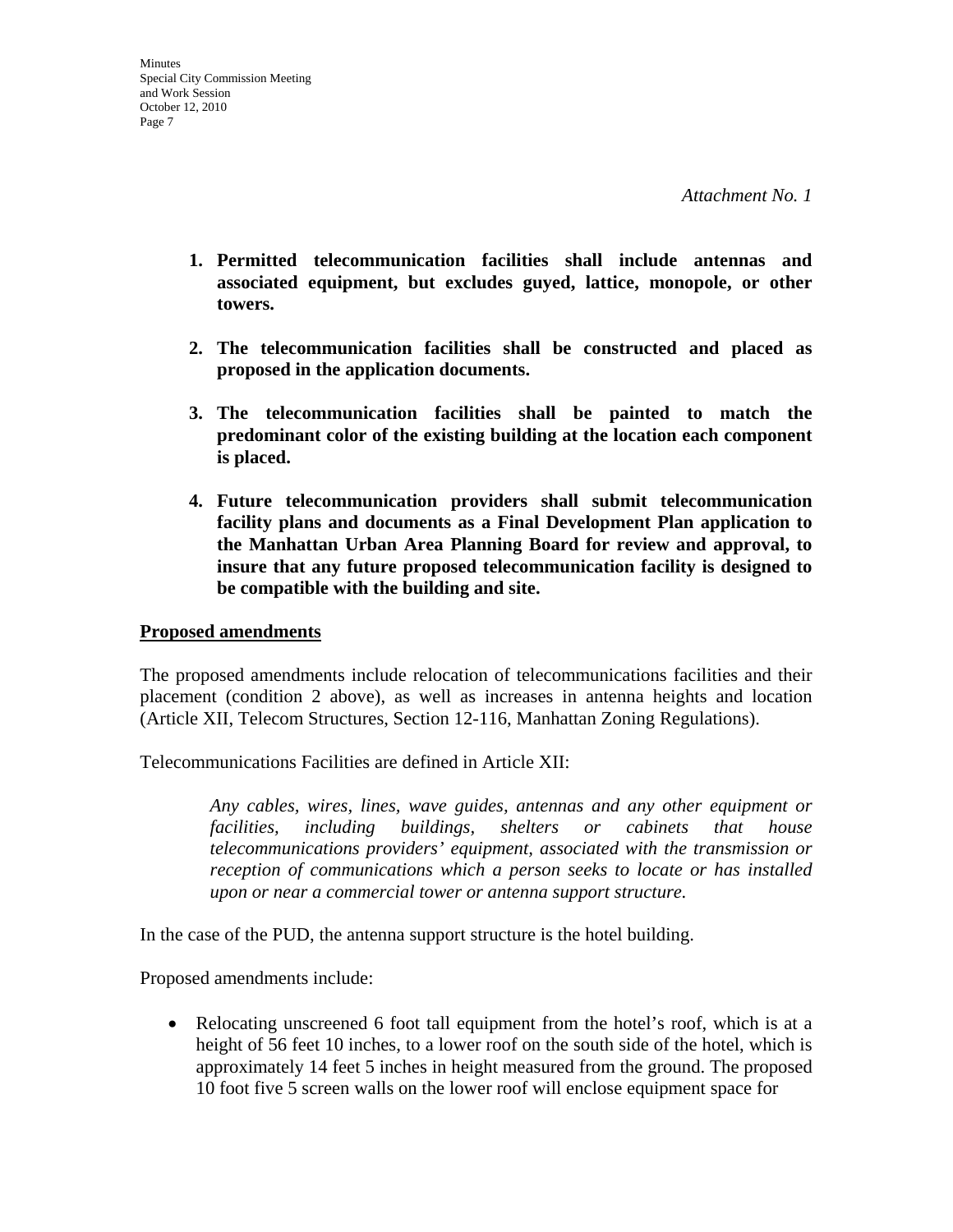**Minutes** Special City Commission Meeting and Work Session October 12, 2010 Page 8

> Sprint and Verizon. Screen walls will be painted to match the hotels exterior. Cables extending from the equipment space will be enclosed in cable ladders, painted to match the building. Proposed roof access screen walls will be painted to match the building. Building colors are off white and sand.

- Two sets of 10 feet 9 inch tall antenna are proposed on the south end of the upper roof and set back a minimum of 8 feet from the east and west roof edges. Antenna will be set back about 13 feet from the south edge of the roof. Antenna and support structures will be painted to match the hotels colors. Three foot tall cable trays are centered on the majority of the roof and painted to match the building colors.
- Antenna on the north side of the building will be flush mounted to the hotel's north façade as currently allowed, mounted and painted to match the building's colors.

# **MATTERS TO BE CONSIDERED WHEN AMENDING A PLANNED UNIT DEVELOPMENT**

**1. WHETHER THE PROPOSED AMENDMENT IS CONSISTENT WITH THE INTENT AND PURPOSE OF THE APPROVED PUD, AND WILL PROMOTE THE EFFICIENT DEVELOPMENT AND PRESERVATION OF THE ENTIRE PUD:** The applicants states that, "This project is accessory to the main use of the parent property, which is a hotel and restaurant complex. No new building footprint is proposed on the parent parcel. Future development will not be inhibited, and the project therefore promotes the efficient development and preservation of the PUD."

The proposed amendment is consistent with the approved PUD. Telecommunication facilities including antennas and associated equipment are a permitted use in the PUD. The proposed amendment relocates approved equipment locations and antenna heights on the roof. The proposed amendment is not expected to have a detrimental affect on the efficient development and preservation of the PUD or any future development of PUD. The proposal is for telecommunication antennas on the upper roof and associated equipment on the lower roof and existing building façade, thus the proposed telecommunication facilities will not take up any additional ground space that would limit the growth of the PUD. In addition, the proposed telecommunication antennas are not expected to interfere with the current use or operations of the hotel and restaurant.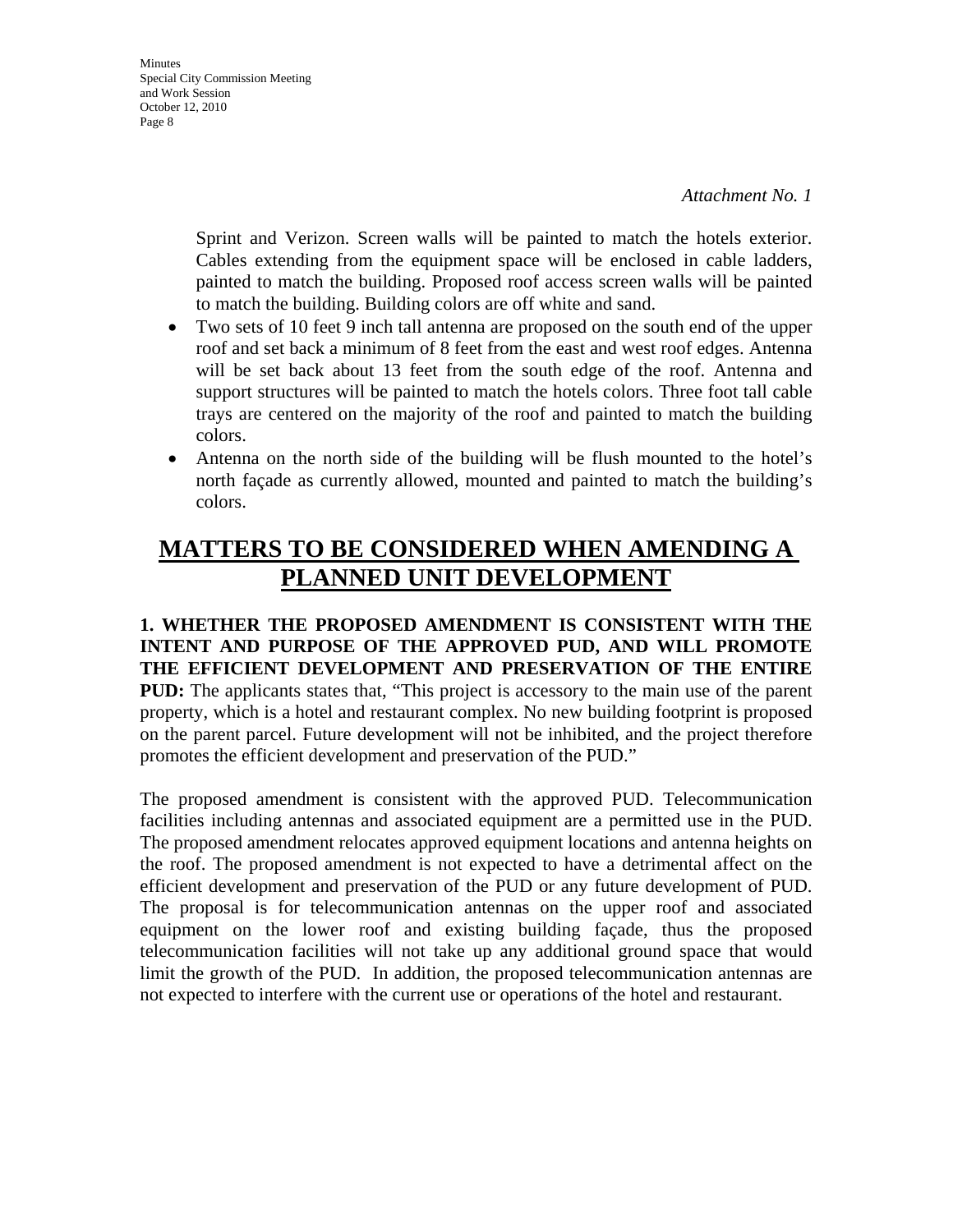*Attachment No. 1* 

**2. WHETHER THE PROPOSED AMENDMENT IS MADE NECESSARY BECAUSE OF CHANGED OR CHANGING CONDITIONS IN OR AROUND THE PUD, AND THE NATURE OF SUCH CONDITIONS:** The applicant states that, "The proposed amendment is not made necessary because of changed or changing conditions in or around the PUD. Rather, the amendment is requested to reflect new changes to the equipment location since the PUD was approved."

The amendment is necessary because the hotel's roof was severely damaged after a storm around August, 2009. Antenna sleds were removed and two portable cell towers, also known as cell on wheels (COWs), were set up in the hotel's parking lot along Anderson Avenue. The COWs were allowed on a temporary basis with an understanding that equipment and antenna would be replaced on the roof in conformance with the PUD within a month or two of the roof repair, which occurred around September 2009. The modifications to equipment locations and antenna heights are necessary to improve cellular coverage and updated technology and to remove the COWs.

**3. WHETHER THE PROPOSED AMENDMENT WILL RESULT IN A RELATIVE GAIN TO THE PUBLIC HEALTH, SAFETY, CONVENIENCE OR GENERAL WELFARE, AND IS NOT GRANTED SOLELY TO CONFER A SPECIAL BENEFIT UPON ANY PERSON:** The applicants states that, "The proposed amendment will result in a relative gain to the public health, safety, convenience and welfare and is not granted solely to confer a benefit upon a person. To the contrary, this project will benefit more than half of the wireless subscribers in the Manhattan area by improving wireless service in and around Manhattan and Kansas State University campus. The provision of quality wireless service is more than convenience – it improves safety and may also improve response times to emergency incidents."

The relative gain to the public will be increased coverage for cellular communications. While Sprint and Verizon will install the telecommunication facilities and their customers will see the immediate benefits, other carriers, at a future date, may choose to collocate with the proposed facilities. No adverse affects to the public health and safety are expected.

# **ADDITIONAL MATTERS TO BE CONSIDERED WHEN AMENDING A PLANNED UNIT DEVELOPMENT**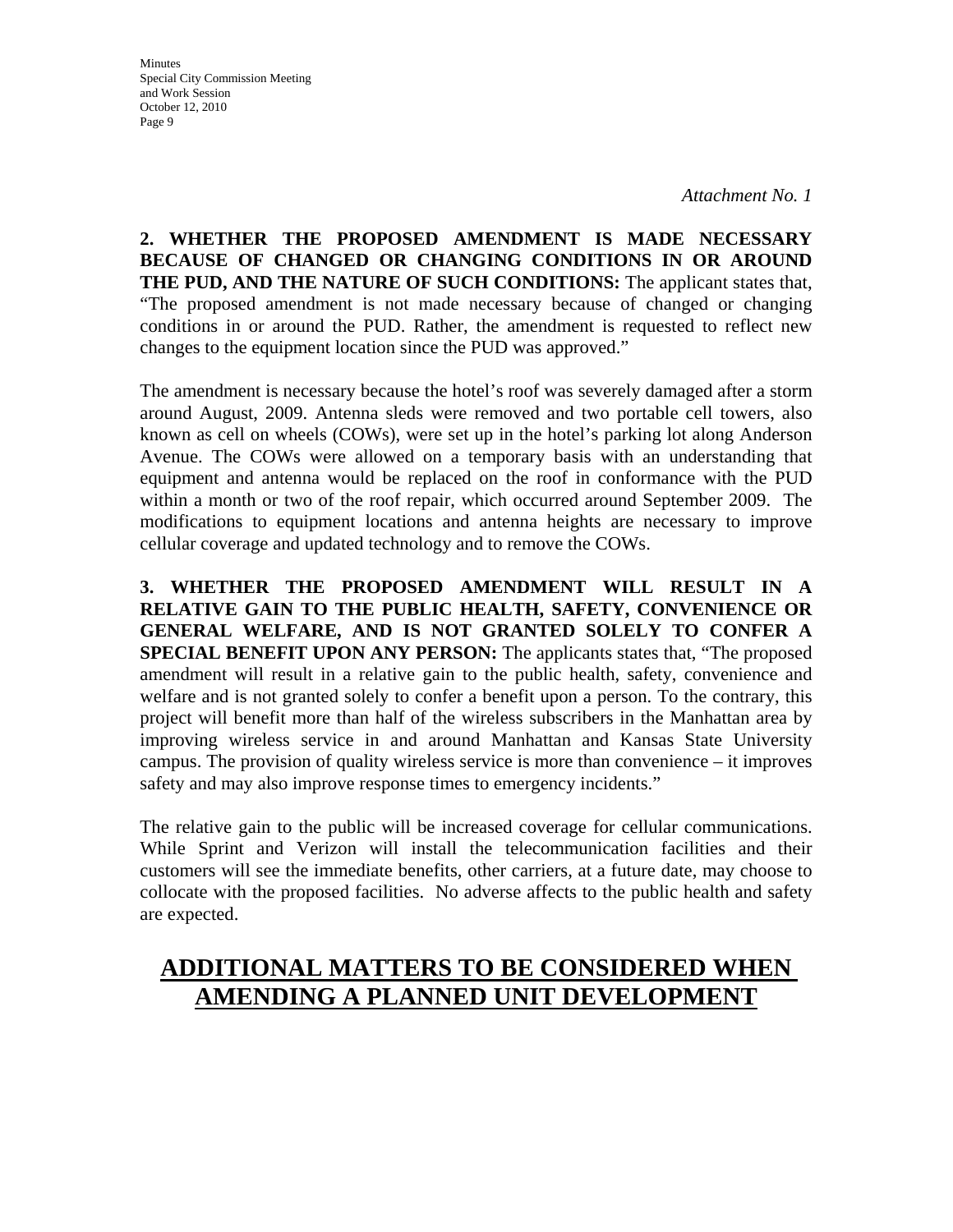*Attachment No. 1* 

**1. LANDSCAPING:** The proposed amendment does not alter existing landscaping.

**2. SCREENING:** Lower rooftop equipment will be completely enclosed by screen walls painted to match the building. New roof antenna, on the south end of the upper roof, are not proposed to be screened but will be set back from the roof edge to reduce their visual impact as well as be painted to match the colors of the hotel. Antenna on the north end will be flush mounted to the hotels north façade and painted to match the building. Other proposed accessory structures, cable ladders and roof access screening will be painted to match the building colors.

**3. DRAINAGE:** The proposed amendment does not require a drainage improvement.

**4. CIRCULATION:** The proposed amendment does not alter existing circulation or other requirements associated with circulation. Removal of the COWs will make 7 offstreet parking spaces available that are otherwise temporarily removed for the hotel's use.

**5. OPEN SPACE AND COMMON AREA:** The proposed amendment does not alter existing open space or common area.

**6. CHARACTER OF THE NEIGHBORHOOD:** The neighborhood consists of a mixture of uses including residential, commercial and institutional. The Holiday Inn at the Campus site is in a commercial transition zone along Anderson Avenue that separates KSU institutional uses to the north and residential area to the south.

### **ADDITIONAL MATTERS TO BE CONSIDERED WHEN AMENDING A PLANNED UNIT DEVELOPMENT**

**1. EXISTING USE:** Holiday Inn at the Campus, a six story hotel and restaurant.

**2. PHYSICAL AND ENVIRONMENTAL CHARACTERISTICS:** The site contains a hotel complex, an outdoor restaurant patio, off-street parking and landscaped space. Drainage is generally to the east, southeast with storm runoff utilizing storm drain inlets around the perimeter.

### **3. SURROUNDING LAND USE AND ZONING:**

**(a) NORTH:** Anderson Avenue and K-State University, KSAC Radio Towers; R-2 Two-Family Residential District/University Overlay District, U, University District.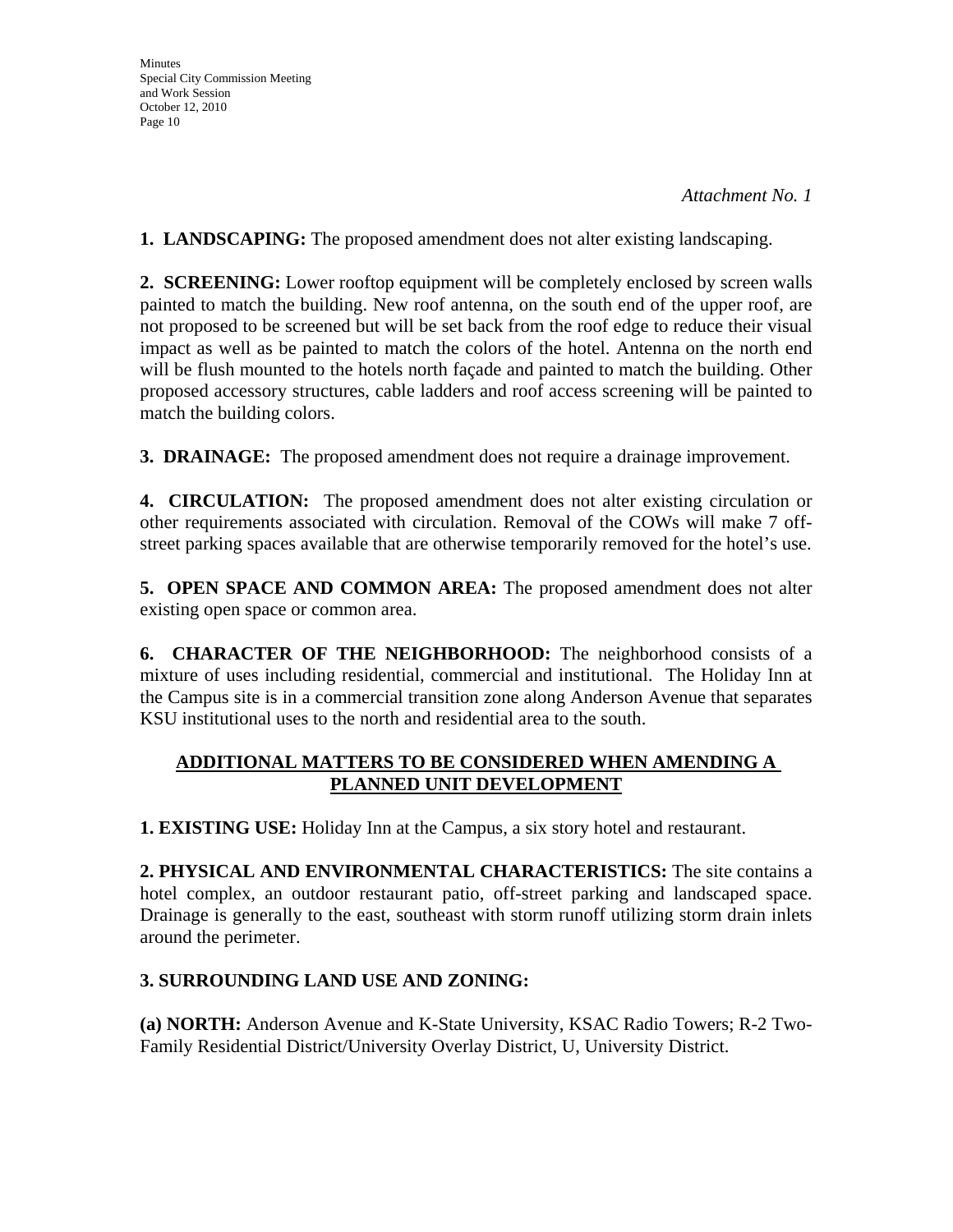**(b) SOUTH:** Single family, two family and multiple family dwellings; R-3, Multiple-Family Residential District/University Overlay District.

**(c) EAST:** Anderson Village, Division of Continuing Education College Court Building, Anderson Village PUD and R-3/UO District.

**(d) WEST:** Single family, two family, and multiple family dwellings, Wildcat Amoco; R-2/UO District, R-M, Four-Family Residential District/UO District, and Wildcat Amoco PUD.

**4. GENERAL NEIGHBORHOOD CHARACTER:** See above under number 6.

**5. SUITABILITY OF SITE FOR USES UNDER CURRENT ZONING:** The site is currently zoned as a commercial PUD for a hotel complex. The current PUD was approved in 1990 (Ordinance No. 4647 attached) with subsequent amendments that allowed for improvements and additions to the site. The PUD was amended in 2001 to allow telecomm equipment and antenna on the uppermost roof top (Ordinance No. 6248 attached). Rooftop equipment and antenna could be placed on the roof subject to Ordinance No. 6248.

**6. COMPATIBILITY OF PROPOSED DISTRICT WITH NEARBY PROPERTIES AND EXTENT TO WHICH IT MAY HAVE DETRIMENTAL AFFECTS:** The addition of the telecommunication antennas and associated equipment on the lower and upper roofs of the Holiday Inn will not adversely affect the existing PUD or surrounding properties. The proposed telecommunication equipment will be screened and have minimal visual impact on passers-by and surrounding properties. New upper rooftop antennas will be flush mounted on the north façade of the building, in the same manner as existing antenna, will be painted to match the surface on which they are mounted. The proposed upright antenna, which are proposed on the southern part of the hotel's roof, are approximately 5 feet taller in height than the antenna approved in 2001, 6 feet to 10 feet 9 inches.

**7. CONFORMANCE WITH COMPREHENSIVE PLAN:** The site is shown on the Downtown Core Neighborhoods Future Land Use Map as Community Commercial (CC), which reflects the existing approved PUD. The PUD conforms to the Comprehensive Plan.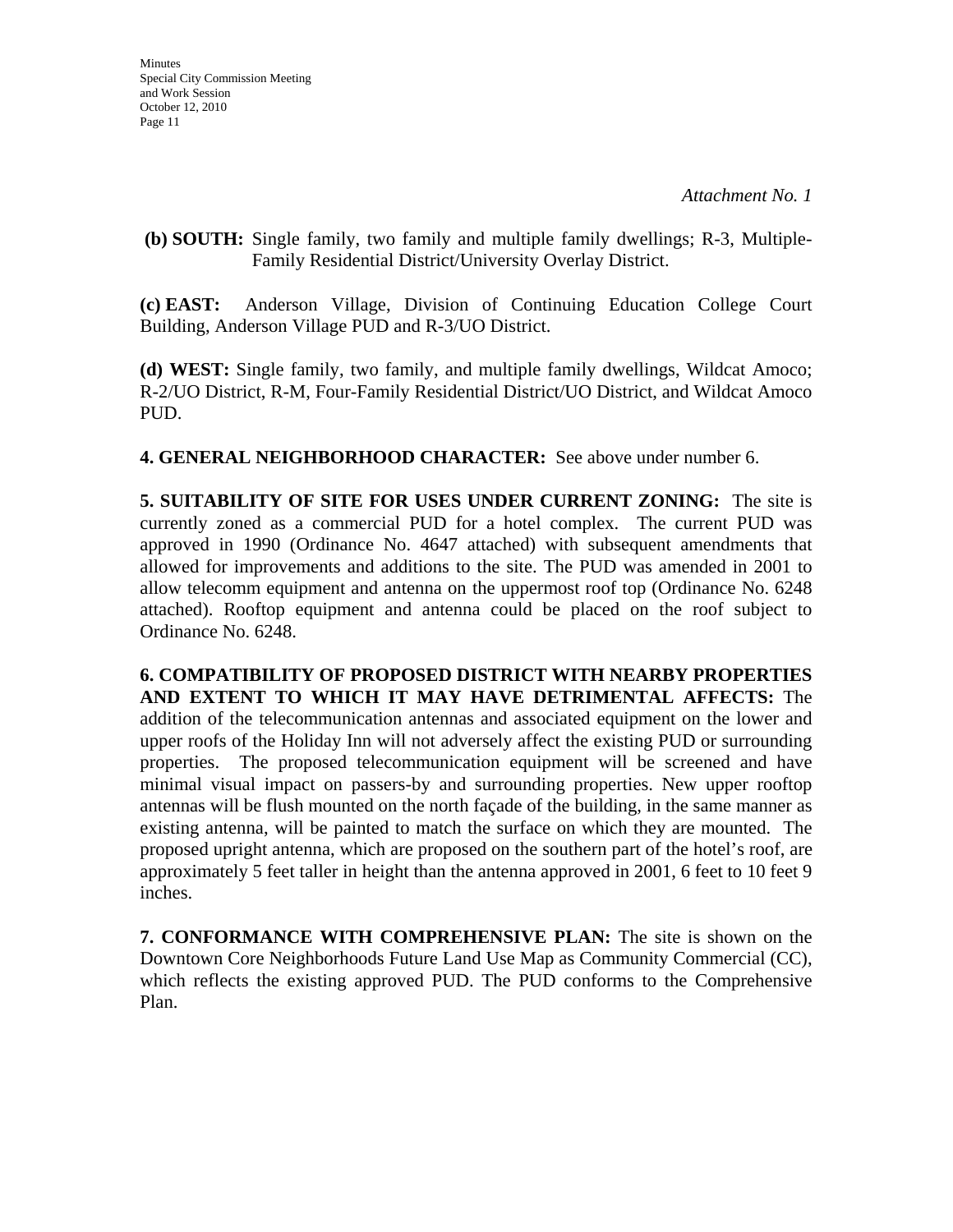### **8. ZONING HISTORY AND LENGTH OF TIME VACANT AS ZONED:**

- 1966 Ramada Inn approved as a "Special Use" for a Motor Hotel in the B-1, Multiple Family Residential District by the Planning Board 11-14-66, and approved by City Commission on 12-6-66.
- 1969 Rezoned to R-3/UO, Multi-Family Residential District with University Overlay District on 7-15-69 (New Citywide Zoning Ordin.)
- 1981 Rezoned to PUD for the pool expansion and club area. Reviewed by the Planning board on 1-12-81 and approved by City Commission on 2-17-81.
- 1981 Final Development Plat Ramada Inn Addition, approved by the Planning Board on 8-10-81, filed 8-25-81.
- 1985 PUD expanded to east to add parking lots. Planning Board reviewed on 6-17-85 and approved by City Commission on 7-16-85
- 1985 Replat Ramada Inn Addition, A Commercial PUD, approved by Planning Board on 11-4-85, filed 11-6-85.
- 1990 Rezoning R-3/UO to PUD and expansion of PUD to add parking. Reviewed by Planning Board on 6-4-90, and approved by City Commission on 7-3-90.
- 1990 Final Development Plan approved by Planning Board on 7-16-90.
- 1990 Final Plat Ramada Inn, Unit Two approved by Planning Board on 8-20-90 and filed on 9-6-90.
- February 3, 1997, the Manhattan Urban Area Planning Board recommends approval of an amendment to the Ramada Inn PUD
- March 4, 1997, the City Commission approves Ord. No. 5023 amending the Ramada Inn PUD.
- January 5, 1998, the Manhattan Urban Area Planning Board recommended approval of an amendment to the Final Plan and Ord. No. 5023.
- January 20, 1998, City Commission approved first reading of an ordinance to amend the PUD.
- November 5, 2001, the Manhattan Urban Area Planning Board recommended approval of an amendment to the Final Plan and Ord. No. 4647 to add telecommunications facilities, with the four conditions listed in the staff report.
- November 20, 2001, the City Commission approves first reading of an ordinance amending the Final Plan and Ord. No. 4647 to add telecommunications facilities, with the four conditions listed in the staff report.
- December 4, 2001, City Commission approves Ordinance No. 6248 amending the Final Plan and Ord. No. 4647 to add telecommunications facilities, with the four conditions listed in the staff report.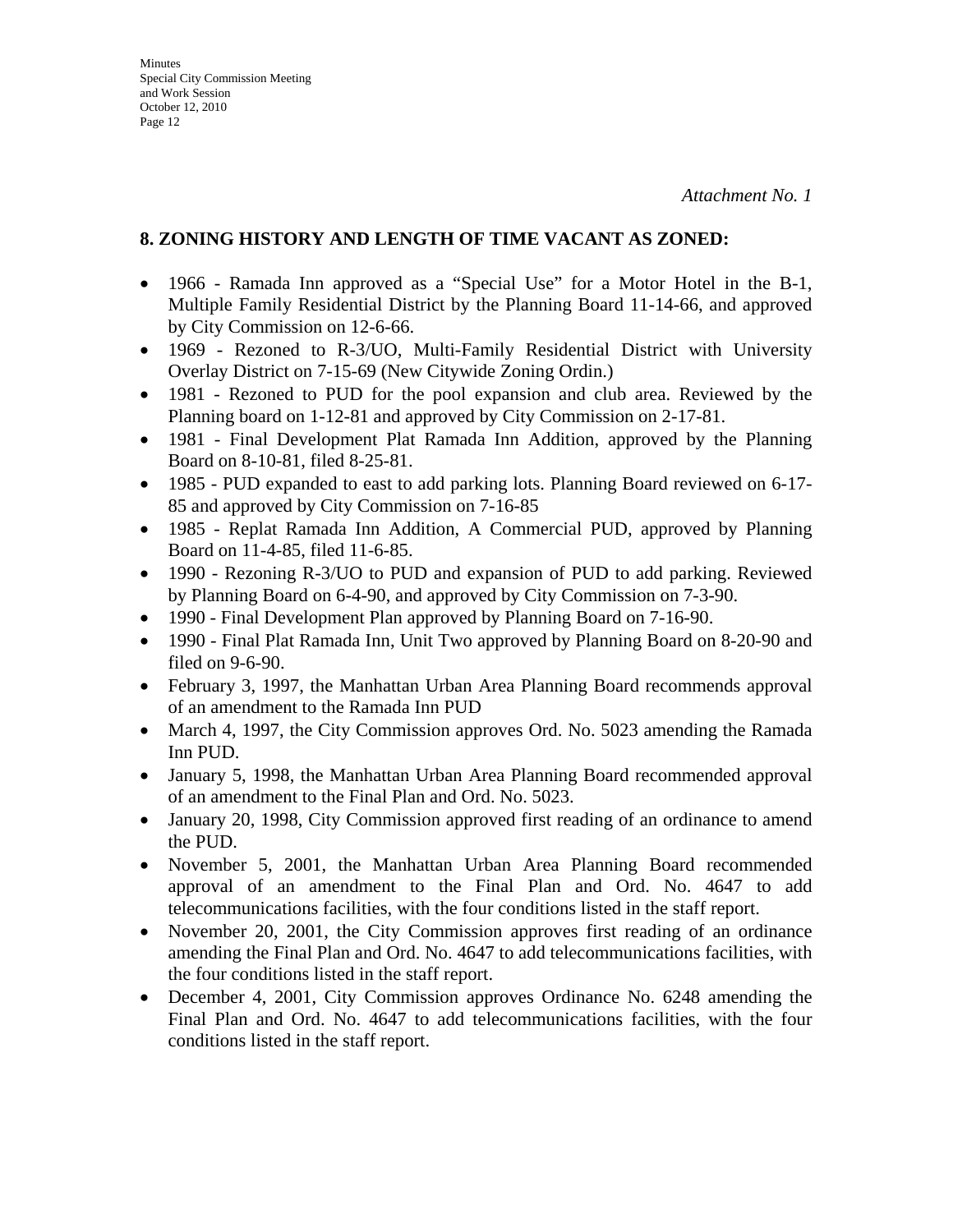*Attachment No. 1* 

**9. CONSISTENCY WITH INTENT AND PURPOSE OF THE ZONING ORDINANCE:** A PUD is intended to achieve a maximum choice of living environments. . ., a useful pattern of open space and recreation areas. . . , a development pattern that utilizes the natural topography. . ., a more efficient use of land than normally achieved by conventional development. . ., a development pattern in harmony with land use density, transportation, and community facilities. . ., provides a safe, clean, convenient and necessary commercial facility. . ., takes into account the unique conditions of the site. . ., and establishes a compatible mix of uses.

**Ordinance No. 6248, condition 2 states that, "The telecommunication facilities shall be constructed and placed as proposed in the application documents." The proposed equipment sheds on the lower roof along the north side of Laramie Street, do not conform to the condition. The amendment is necessary to allow the relocation of the screened equipment sheds on the lower roof.** 

Article XII, Telecom Structures, of the Manhattan Zoning Regulations was adopted December, 2004. Antenna and equipment could be re-established on the roof of the hotel subject to Ordinance no. 6248; however, the replacement telecom structures do no meet the requirements of Section 12-116 (B), Modifications and Replacement, which requires the amendment.

*All telecom structures and pre-existing structures that are damaged or destroyed may be*  rebuilt through administrative review and approval, provided that the replacement *telecom structure is the same as the original in type, location, height and character and that the replacement telecom structure complies with the requirements of this article. If the replacement telecom structure is not the same as the original in type, location, height and character and/or does not meet the requirements of this article, the owner shall follow the appropriate procedure to rebuild the telecom structure, pursuant to Section 12-104*."

Section 12-104 (E) requires an amendment of the PUD. The modifications are subject to the requirements of Article XII, which include Section 12-114, Stealth Design Principles for Telecom Structures. Telecomm facilities, including the proposed equipment and antenna, are subject to the applicable parts of Section 12-114.

*"Stealth telecom structures shall be designed to blend in with the character and environment of the area in which they are proposed to be located, and to enhance compatibility with nearby land uses by minimizing visual impacts. Stealth telecom structures shall incorporate the following design principles, as applicable to the type of telecom structure and character of the location:*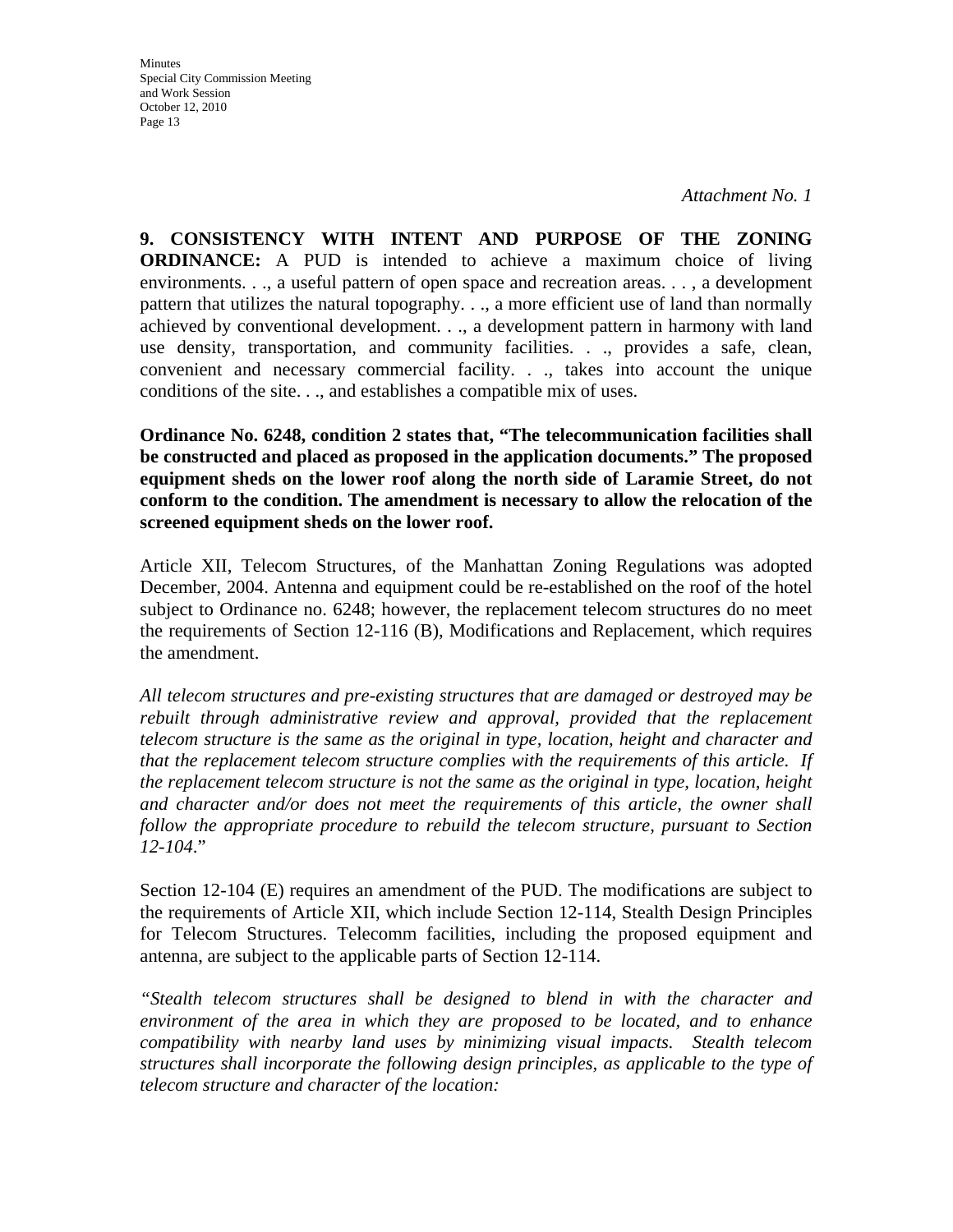- *(A) Preserve the pre-existing character of the area as much as possible.*
- *(B) Minimize the height, mass and proportion of telecom structures to minimize impacts on the character of the nearby area.*
- *(C) Minimize the silhouette presented by new towers, stealth monopoles, antenna support structures and antenna arrays. Monopoles are favored over lattice-type towers; antennas mounted inside an antenna support structure or monopole, or mounted flush to the antenna support structure, are favored over triangular "top-hat" or other projecting external types of antenna arrays.*
- *(D) Use colors, textures and materials that blend in with the existing environment; surfaces shall be painted, or otherwise treated, to match or complement existing background structures and surfaces, and to minimize reflection.*
- *(E) Conceal telecommunication facilities from view by placing inside a building, steeple, penthouse, clock tower, flagpole or other appropriate structure. Architectural additions or appurtenances to existing antenna support structures that are intended to conceal telecommunication facilities, shall be designed to be appropriate in mass, scale, material, texture, color and character with the existing antenna support structure.*
- *(F) Camouflage and/or disguise telecom structures to look like another type of structure or object, through methods including, but not limited to design, placement, use of materials, texture, color, year-round landscaping and screening, to blend in with the character of the surroundings, or integrate into the architectural elements and character of an existing antenna support structure to such an extent that it is indistinguishable by the casual observer from the structure on which it is located, or from the surroundings in which it is placed. Stealth monopoles designed to look like a flagpole shall utilize a flag that is appropriately sized for the height of the pole. Stealth monopoles disguised as a tree shall be of a height, character and placement that is appropriate to the location. Telecom structures mounted on roofs or similar structures shall be concealed from*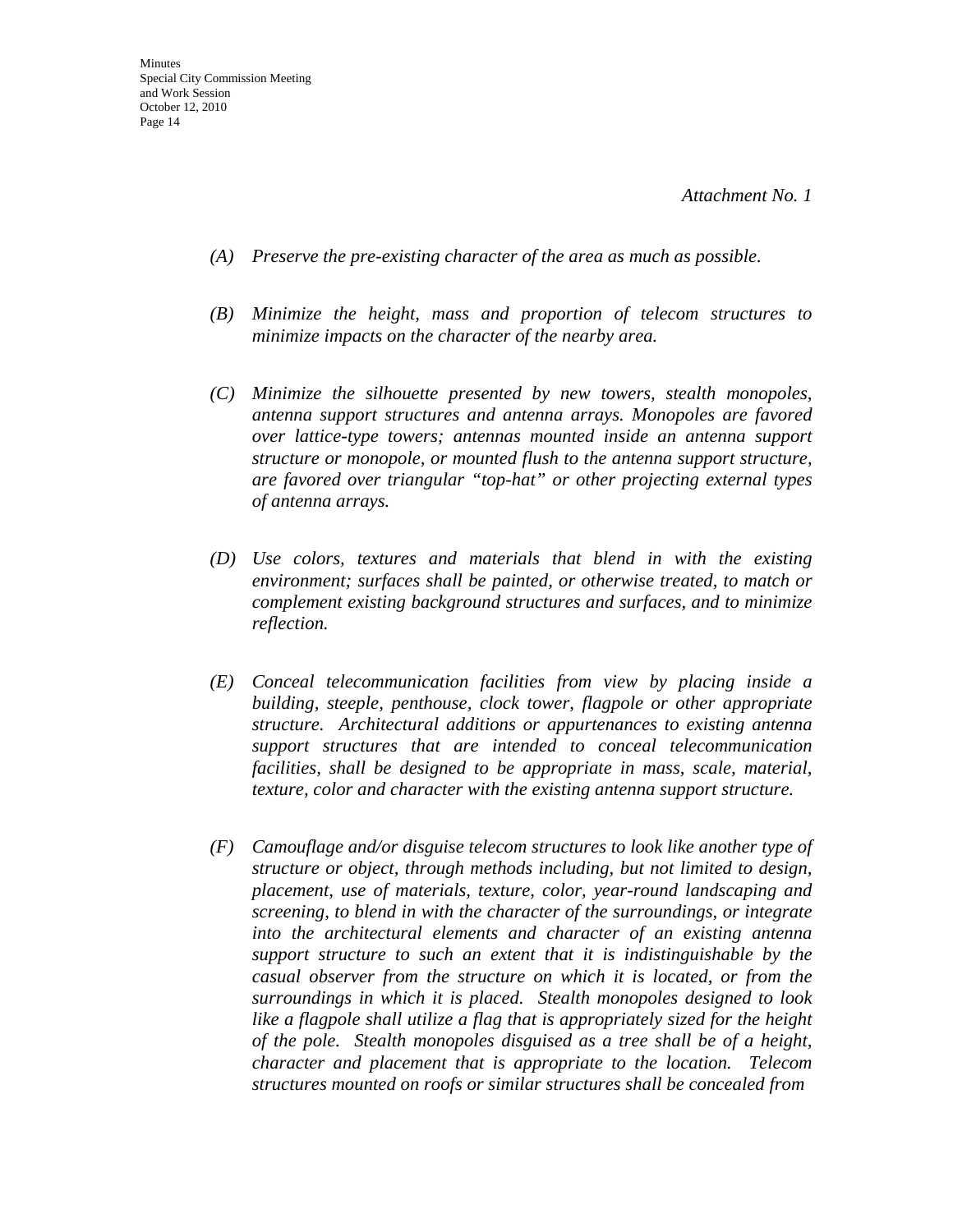**Minutes** Special City Commission Meeting and Work Session October 12, 2010 Page 15

> *view by placement and setback from the edges and/or through use of architectural screening that is in character with the building or antenna support structure.*

- *(G) Locate telecom structures in areas where trees and/or buildings obscure some or all the telecom structures from view, and install new year-round landscaping and screening around the site where visible from public streets or residential areas.*
- *(H) Locate accessory equipment inside a building or in underground vaults when possible. Screen ground-level telecom structures through use of walls, fencing or year-round landscaping, or combinations thereof, which is appropriate in design, height and material to the character of the location and the structure to be screened."*

The proposed amendment is consistent with the intent of the PUD regulations and the commercial nature of the approved PUD. Minimal visual impact is expected based on the proposed on the information set out in the application documents.

**10. RELATIVE GAIN TO THE PUBLIC HEALTH, SAFETY AND WELFARE THAT DENIAL OF THE REQUEST WOULD ACCOMPLISH, COMPARED WITH THE HARDSHIP IMPOSED UPON THE APPLICANT:** There appears to be no gain to the public that denial would accomplish compared to the hardship imposed on the applicant. The site allows for increased coverage for cellular communications without the construction of a new communications tower and removes two temporary towers.

**11. ADEQUACY OF PUBLIC FACILITIES AND SERVICES:** Adequate public facilities and services currently serve the site.

**12. OTHER APPLICABLE FACTORS:** The Ramada Inn PUD and the proposed telecomm equipment and antennas are within the 500 foot environs of the KSAC Radio Towers located on the Kansas State University campus. The towers are listed on the National Register of Historic Places. The State Historic Preservation Office has determined that the proposed telecomm equipment and antennas will not have an adverse affect on the environs of the KSAC Radio Towers (*attachment*)*.*